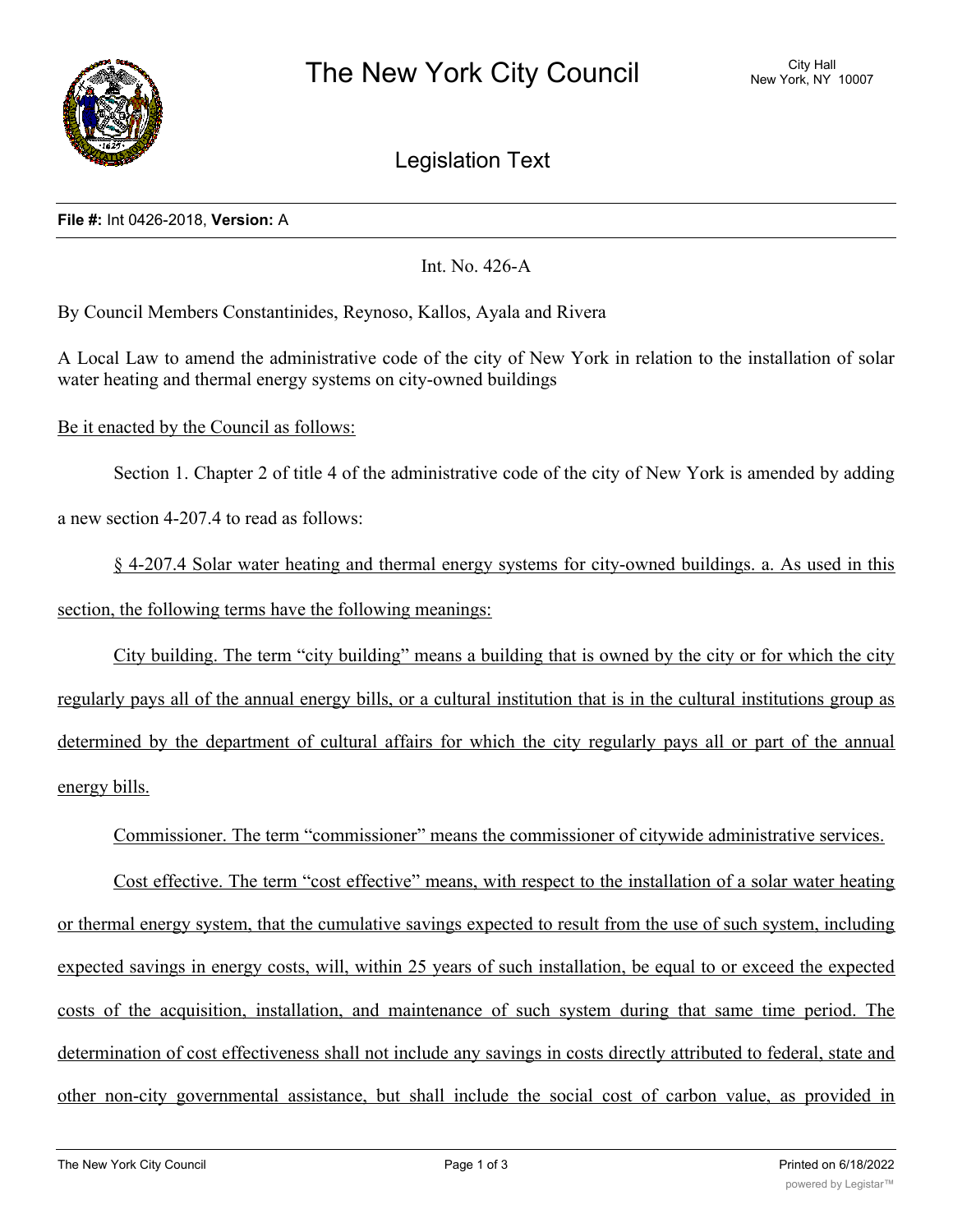paragraph 3 of subdivision d of section 3-125 or pursuant to paragraph 4 of subdivision d of section 3-125, provided, however, that a site- or project-specific social cost of carbon value may be developed and used in lieu of the social cost of carbon value provided in or pursuant to such paragraphs if such site- or project-specific social cost of carbon value is higher than the social cost of carbon value provided in or pursuant to such paragraphs.

Department. The term "department" means the department of citywide administrative services.

b. No later than April 30, 2021, the department, or any other agency authorized by the commissioner, shall conduct a study identifying the types of city-owned buildings where solar water heating and thermal energy systems may be appropriate and cost-effective, and submit such study to the mayor and the speaker of the council. Such study shall describe any federal or state funds or incentives that would be available to defray costs related to the installation, operation or maintenance of such systems.

c. The department, or any other agency authorized by the commissioner, shall, in accordance with all applicable law, install a solar water heating system or a thermal energy system on all city-owned buildings where the traditional hot water or space heating equipment has reached the end of its useful life, provided that such a solar water heating system or thermal energy system is cost effective, as determined by the study described in subdivision b.

d. No later than December 15, 2021, the department shall report to the mayor and the speaker of the council:

1. The types of city buildings where the installation of a solar water heating or thermal energy system may be appropriate, as determined by the department;

2. The number of city buildings where the installation of a solar water heating or thermal energy system has been commenced by the department of other agency authorized by the commissioner;

3. The number of city buildings where the installation of a solar water heating or thermal energy system